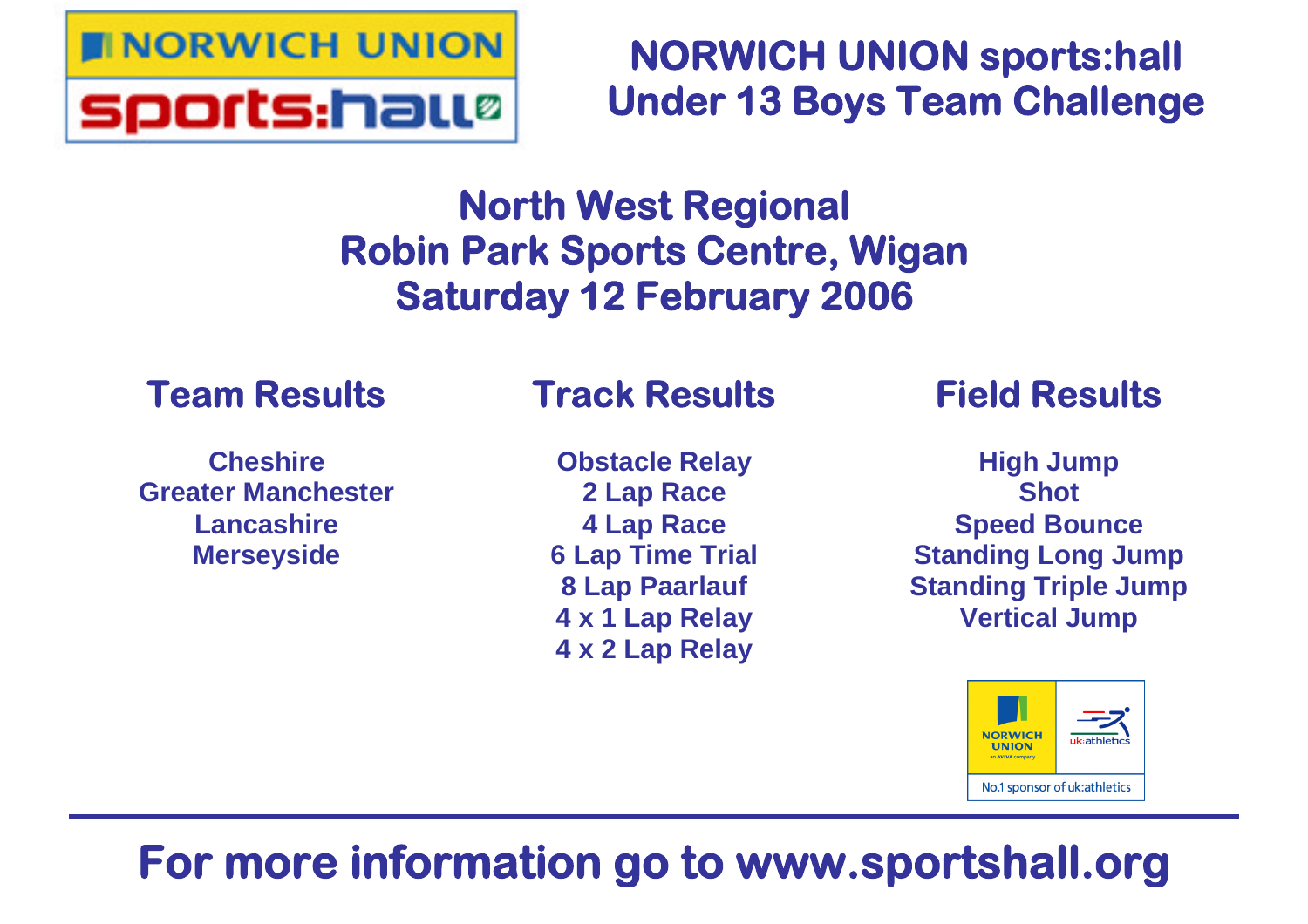## **Competition Results**

|         | <b>Competition:</b><br>NUS-North West Regional Under 13 Boys |     | Venue:<br>Robin Park Sports Centre, Wigan<br>HJ<br><b>SB</b><br>Colour<br>P8<br>6LR<br><b>SLJ</b><br>ΟR<br>2LR<br>4LR<br>S.<br>4x1<br>4x2<br><b>Score</b><br>54<br>58<br>54<br>58<br>52<br>56<br>766<br>56<br>70<br>60<br>70<br>70<br>orange<br>44<br>54<br>43<br>603<br>50<br>-60<br>60<br>46<br>48<br>54<br>40<br>46<br>roval<br>38<br>36<br>38<br>38<br>60<br>50<br>38<br>52<br>45<br>40<br>595<br>70<br>green |    |    |     |    |    |    | <b>Date</b><br>12 Feb 2006 |    |    |    |    |            |     |  |
|---------|--------------------------------------------------------------|-----|-------------------------------------------------------------------------------------------------------------------------------------------------------------------------------------------------------------------------------------------------------------------------------------------------------------------------------------------------------------------------------------------------------------------|----|----|-----|----|----|----|----------------------------|----|----|----|----|------------|-----|--|
| Ranking | Team                                                         |     |                                                                                                                                                                                                                                                                                                                                                                                                                   |    |    |     |    |    |    |                            |    |    |    |    | <b>STJ</b> | VJ  |  |
|         | Cheshire                                                     |     |                                                                                                                                                                                                                                                                                                                                                                                                                   |    |    |     |    |    |    |                            |    |    |    |    | 54         | -54 |  |
|         | Merseyside                                                   |     |                                                                                                                                                                                                                                                                                                                                                                                                                   |    |    |     |    |    |    |                            |    |    |    |    | 40         | 18  |  |
|         | Lancashire                                                   |     |                                                                                                                                                                                                                                                                                                                                                                                                                   |    |    |     |    |    |    |                            |    |    |    |    | 48         | -42 |  |
|         | Greater Manchester                                           | red | 540                                                                                                                                                                                                                                                                                                                                                                                                               | 40 | 50 | -40 | 50 | 46 | 34 | 42                         | 38 | 38 | 22 | 44 | 42         | -54 |  |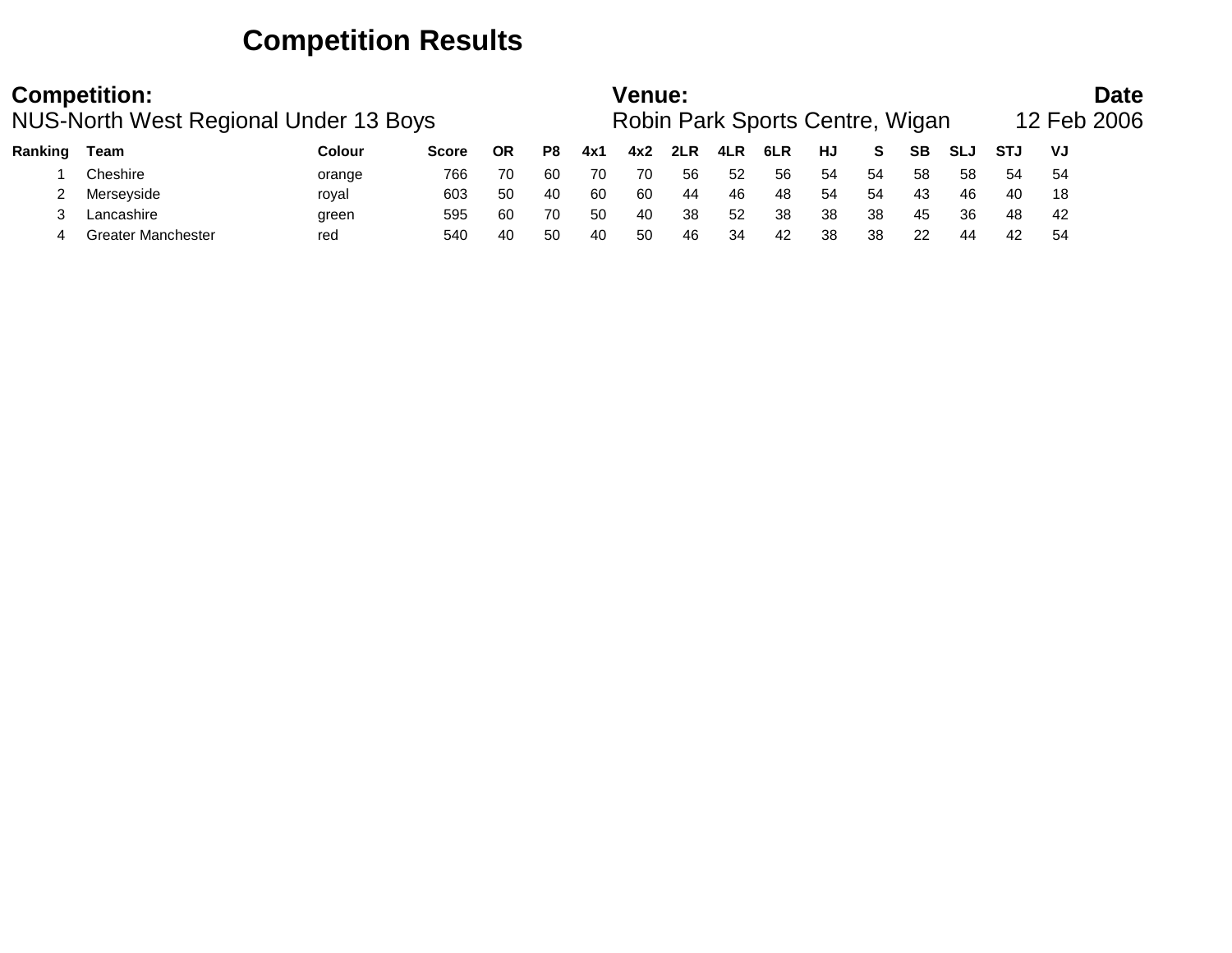## **Team Results Cheshire (orange)**

|         | <b>Competition:</b>       |                                              |        |              |           |                |      | <b>Venue:</b>     |      |                   |                                 |       |    |           |             |            |                | <b>Date</b>   |
|---------|---------------------------|----------------------------------------------|--------|--------------|-----------|----------------|------|-------------------|------|-------------------|---------------------------------|-------|----|-----------|-------------|------------|----------------|---------------|
|         |                           | <b>NUS-North West Regional Under 13 Boys</b> |        |              |           |                |      |                   |      |                   | Robin Park Sports Centre, Wigan |       |    |           |             |            |                | 12 Feb 2006   |
| Ranking | Team                      |                                              | Colour | <b>Score</b> | <b>OR</b> | P <sub>8</sub> | 4x1  | 4x2               | 2LR  | 4LR               | 6LR                             | HJ    | S  | <b>SB</b> | <b>SLJ</b>  | <b>STJ</b> | VJ             |               |
|         | Cheshire                  |                                              | orange | 766          | 70        | 60             | 70   | 70                | 56   | 52                | 56                              | 54    | 54 | 58        | 58          | 54         | 54             |               |
| 2       | Merseyside                |                                              | royal  | 603          | 50        | 40             | 60   | 60                | 44   | 46                | 48                              | 54    | 54 | 43        | 46          | 40         | 18             |               |
| 3       | Lancashire                |                                              | green  | 595          | 60        | 70             | 50   | 40                | 38   | 52                | 38                              | 38    | 38 | 45        | 36          | 48         | 42             |               |
| 4       | <b>Greater Manchester</b> |                                              | red    | 540          | 40        | 50             | 40   | 50                | 46   | 34                | 42                              | 38    | 38 | 22        | 44          | 42         | 54             |               |
|         | <b>Comp No Name</b>       |                                              |        | <b>Event</b> |           | Perf1          |      | Perf <sub>2</sub> |      | Perf <sub>3</sub> |                                 | Perf4 |    |           | <b>Best</b> | Ranking    |                | <b>Points</b> |
|         |                           | David Tomalin                                |        | 4LR          |           | 51.3           |      | 51.5              |      |                   |                                 |       |    | 51.5      |             |            | 4              | 24            |
|         |                           | David Tomalin                                |        | <b>STJ</b>   |           |                | 6.30 |                   | 6.12 |                   | 6.42                            | 6.34  |    | 6.42      |             |            | 3              | 26            |
|         | 2                         | <b>Andrew Wheelton</b>                       |        | <b>SB</b>    |           |                | 80   |                   |      |                   |                                 |       |    |           | 80          |            | $\overline{2}$ | 28            |
|         | 3                         | Mark Coman                                   |        | 4LR          |           |                | 49.4 |                   | 49.3 |                   |                                 |       |    | 49.3      |             |            | 2              | 28            |
|         | 3                         | Mark Coman                                   |        | S            |           | 6.97           |      | 7.77              |      |                   | 6.92                            | 7.14  |    | 7.77      |             |            | 4              | 24            |
|         | 4                         | <b>Callum Murray</b>                         |        | 6LR          |           | 1:21.4         |      |                   |      |                   |                                 |       |    | 1:21.4    |             |            | 3              | 26            |
|         | 4                         | <b>Callum Murray</b>                         |        | HJ           |           |                | 1.25 |                   |      |                   |                                 |       |    |           | 1.25        |            | 4              | 24            |
|         | 5                         | Nathan Dawson                                |        | <b>SLJ</b>   |           | 2.25           |      | 2.21              |      |                   | 2.20                            | 2.21  |    | 2.25      |             |            |                | 30            |
|         | 6                         | Joe Hills                                    |        | <b>STJ</b>   |           |                | 6.60 | 6.72              |      |                   | 6.62                            | 6.48  |    | 6.72      |             |            | 2              | 28            |
|         | $\overline{7}$            | Josh Edgar                                   |        | HJ           |           |                | 1.40 |                   |      |                   |                                 |       |    |           | 1.40        |            |                | 30            |
|         | 8                         | Lloyd Hilton                                 |        | 6LR          |           | 1:16.4         |      |                   |      |                   |                                 |       |    | 1:16.4    |             |            |                | 30            |
|         | 8                         | Lloyd Hilton                                 |        | S            |           | 8.12           |      | 8.02              |      | 7.97              |                                 | 9.43  |    | 9.43      |             |            |                | 30            |
|         | 9                         | <b>Adam Nichols</b>                          |        | 2LR          |           |                | 23.5 |                   | 23.9 |                   |                                 |       |    | 23.9      |             |            | 3              | 26            |
|         | 9                         | <b>Adam Nichols</b>                          |        | VJ           |           |                | 47   |                   | 51   |                   | 49                              |       | 50 |           | 51          |            |                | 30            |
|         | 10                        | Aiden Stoakley                               |        | 2LR          |           | 23.1           |      |                   | 22.7 |                   |                                 |       |    | 22.7      |             |            |                | 30            |
|         | 10                        | Aiden Stoakley                               |        | <b>SB</b>    |           |                | 81   |                   |      |                   |                                 |       |    |           | 81          |            |                | 30            |
|         | 11                        | <b>Tom Booth</b>                             |        | <b>SLJ</b>   |           |                | 2.16 |                   | 2.23 |                   | 2.12                            | 2.18  |    | 2.23      |             |            | 2              | 28            |
|         | 12                        | Joe Roddis                                   |        | VJ           |           |                | 38   |                   | 37   |                   | 38                              |       | 39 |           | 39          |            | 4              | 24            |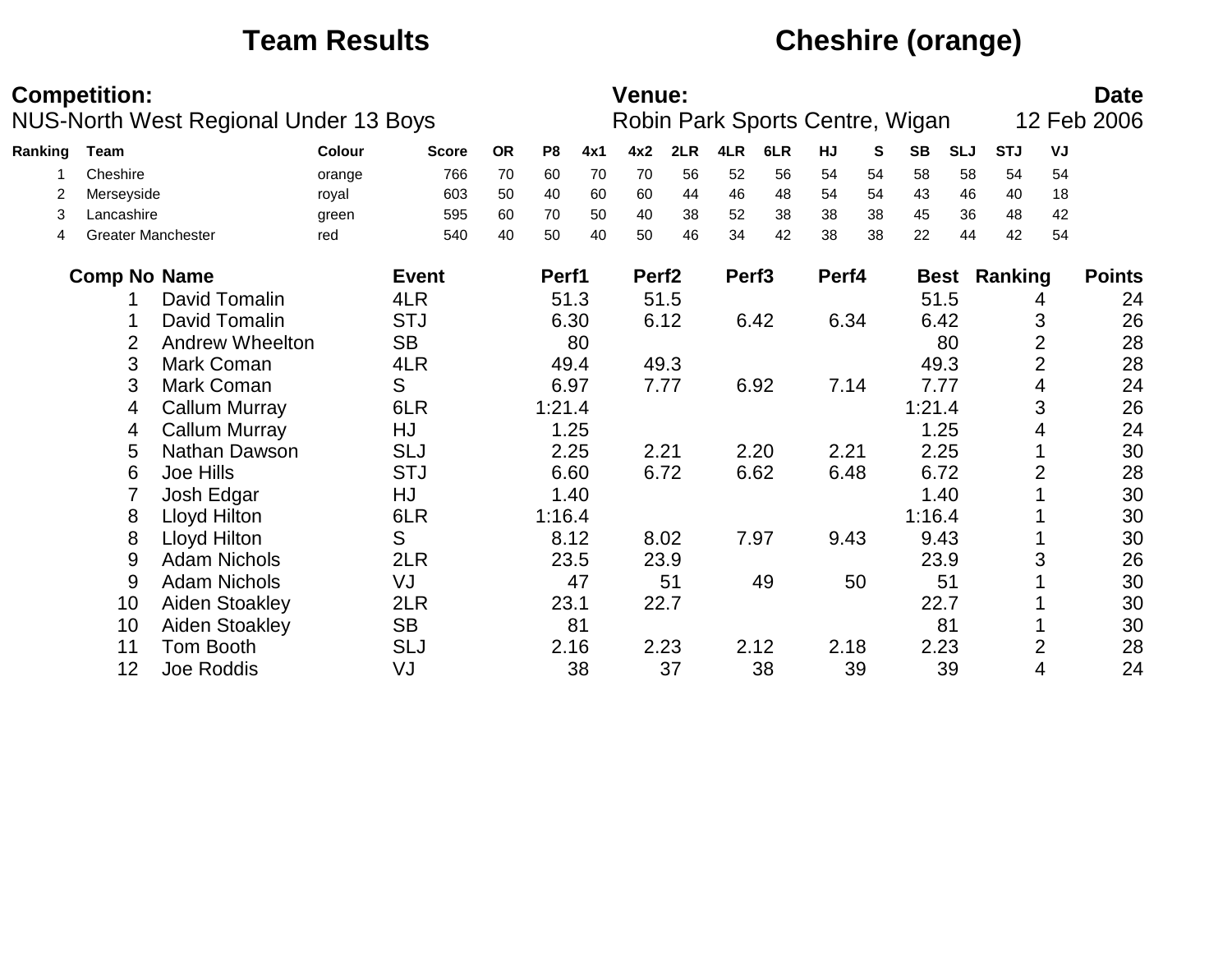## **Team Results Greater Manchester (red)**

|         | <b>Competition:</b>       | <b>NUS-North West Regional Under 13 Boys</b> |        |              |           |                |      | <b>Venue:</b>     |      |                   | Robin Park Sports Centre, Wigan |       |              |           |             |            |                | <b>Date</b><br>12 Feb 2006 |
|---------|---------------------------|----------------------------------------------|--------|--------------|-----------|----------------|------|-------------------|------|-------------------|---------------------------------|-------|--------------|-----------|-------------|------------|----------------|----------------------------|
| Ranking | <b>Team</b>               |                                              | Colour | <b>Score</b> | <b>OR</b> | P <sub>8</sub> | 4x1  | 4x2               | 2LR  | 4LR               | 6LR                             | HJ    | $\mathbf{s}$ | <b>SB</b> | <b>SLJ</b>  | <b>STJ</b> | VJ             |                            |
|         | Cheshire                  |                                              | orange | 766          | 70        | 60             | 70   | 70                | 56   | 52                | 56                              | 54    | 54           | 58        | 58          | 54         | 54             |                            |
| 2       | Merseyside                |                                              | royal  | 603          | 50        | 40             | 60   | 60                | 44   | 46                | 48                              | 54    | 54           | 43        | 46          | 40         | 18             |                            |
| 3       | Lancashire                |                                              | green  | 595          | 60        | 70             | 50   | 40                | 38   | 52                | 38                              | 38    | 38           | 45        | 36          | 48         | 42             |                            |
| 4       | <b>Greater Manchester</b> |                                              | red    | 540          | 40        | 50             | 40   | 50                | 46   | 34                | 42                              | 38    | 38           | 22        | 44          | 42         | 54             |                            |
|         | <b>Comp No Name</b>       |                                              |        | <b>Event</b> |           | Perf1          |      | Perf <sub>2</sub> |      | Perf <sub>3</sub> |                                 | Perf4 |              |           | <b>Best</b> | Ranking    |                | <b>Points</b>              |
|         | 13                        | Daniel Hudson                                |        | 2LR          |           | 23.6           |      |                   | 0.0  |                   |                                 |       |              |           | 23.6        |            | 5              | 22                         |
|         | 13                        | Daniel Hudson                                |        | <b>SB</b>    |           |                | 0    |                   |      |                   |                                 |       |              |           | 0           |            |                |                            |
|         | 14                        | <b>Josh Boaler</b>                           |        | 2LR          |           |                | 24.2 |                   | 24.2 |                   |                                 |       |              |           | 24.2        |            | 4              | 24                         |
|         | 14                        | Josh Boaler                                  |        | <b>SB</b>    |           |                | 77   |                   |      |                   |                                 |       |              |           | 77          |            | 5              | 22                         |
|         | 15                        | Alan Woods                                   |        | 4LR          |           |                | 54.0 |                   | 0.0  |                   |                                 |       |              |           | 54.0        |            | 8              | 16                         |
|         | 15                        | Alan Woods                                   |        | <b>SLJ</b>   |           |                | 1.88 |                   | 1.96 |                   | 0.00                            | 1.70  |              |           | 1.96        |            |                | 18                         |
|         | 16                        | Jack Massey                                  |        | 4LR          |           | 53.7           |      |                   | 0.0  |                   |                                 |       |              |           | 53.7        |            | 7              | 18                         |
|         | 16                        | <b>Jack Massey</b>                           |        | VJ           |           |                | 40   |                   | 40   |                   | $\overline{0}$                  |       | 45           |           | 45          |            | $\overline{2}$ | 28                         |
|         | 17                        | Sean Smyth                                   |        | HJ           |           |                | 1.10 |                   |      |                   |                                 |       |              |           | 1.10        |            | 8              | 16                         |
|         | 18                        | Joshua Sabery                                |        | 6LR          |           | 1:30.9         |      |                   |      |                   |                                 |       |              | 1:30.9    |             |            |                | 18                         |
|         | 18                        | Joshua Sabery                                |        | VJ           |           |                | 39   |                   | 40   |                   | 41                              |       | 42           |           | 42          |            | 3              | 26                         |
|         | 19                        | <b>Ben Massey</b>                            |        | <b>SLJ</b>   |           |                | 2.15 |                   | 2.20 |                   | 0.00                            | 2.15  |              |           | 2.20        |            | 3              | 26                         |
|         | 20                        | Joe Shaw                                     |        | <b>STJ</b>   |           | 5.90           |      |                   | 6.16 |                   | 5.96                            | 5.78  |              |           | 6.16        |            | 5              | 22                         |
|         | 21                        | <b>Jack Vickery</b>                          |        | S            |           | 6.13           |      | 6.57              |      |                   | 6.15                            | 5.30  |              | 6.57      |             |            | 5              | 22                         |
|         | 22                        | <b>Connor Franks</b>                         |        | <b>STJ</b>   |           |                | 6.02 |                   | 5.28 |                   | 5.08                            | 0.00  |              |           | 6.02        |            | 6              | 20                         |
|         | 23                        | <b>Ben Chambers</b>                          |        | S            |           |                | 4.20 |                   | 0.00 |                   | 0.00                            | 4.58  |              |           | 4.58        |            | 8              | 16                         |
|         | 24                        | Danny Smyth                                  |        | 6LR          |           | 1:21.5         |      |                   |      |                   |                                 |       |              | 1:21.5    |             |            | 4              | 24                         |
|         | 24                        | Danny Smyth                                  |        | HJ           |           |                | 1.20 |                   |      |                   |                                 |       |              |           | 1.20        |            | 5              | 22                         |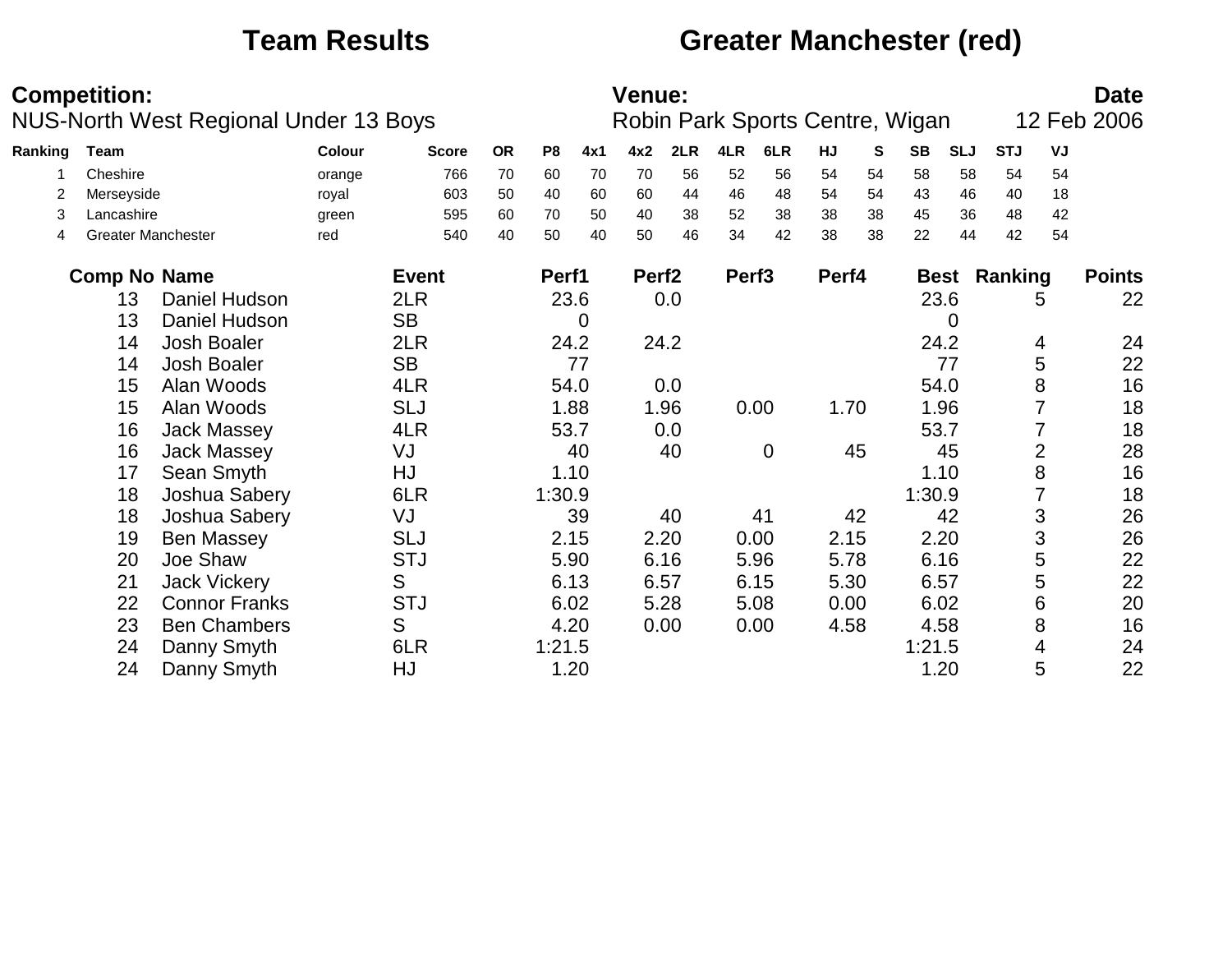## **Team Results Lancashire (green)**

|         | <b>Competition:</b> | <b>NUS-North West Regional Under 13 Boys</b> |              |              |           |                |          | <b>Venue:</b>     |          |                   |          |          |          | Robin Park Sports Centre, Wigan |             |            |                 | <b>Date</b><br>12 Feb 2006 |
|---------|---------------------|----------------------------------------------|--------------|--------------|-----------|----------------|----------|-------------------|----------|-------------------|----------|----------|----------|---------------------------------|-------------|------------|-----------------|----------------------------|
|         |                     |                                              |              |              |           |                |          |                   |          |                   |          |          |          |                                 |             |            |                 |                            |
| Ranking | <b>Team</b>         |                                              | Colour       | <b>Score</b> | <b>OR</b> | P <sub>8</sub> | 4x1      | 4x2               | 2LR      | 4LR               | 6LR      | HJ       | S        | <b>SB</b>                       | <b>SLJ</b>  | <b>STJ</b> | VJ              |                            |
|         | Cheshire            |                                              | orange       | 766          | 70        | 60             | 70       | 70                | 56       | 52                | 56       | 54       | 54       | 58                              | 58          | 54         | 54              |                            |
| 2       | Merseyside          |                                              | royal        | 603          | 50        | 40             | 60       | 60                | 44       | 46                | 48       | 54       | 54       | 43                              | 46          | 40         | 18              |                            |
| 3<br>4  | Lancashire          | <b>Greater Manchester</b>                    | green<br>red | 595<br>540   | 60<br>40  | 70<br>50       | 50<br>40 | 40<br>50          | 38<br>46 | 52<br>34          | 38<br>42 | 38<br>38 | 38<br>38 | 45<br>22                        | 36<br>44    | 48<br>42   | 42<br>54        |                            |
|         |                     |                                              |              |              |           |                |          |                   |          |                   |          |          |          |                                 |             |            |                 |                            |
|         | <b>Comp No Name</b> |                                              |              | <b>Event</b> |           | Perf1          |          | Perf <sub>2</sub> |          | Perf <sub>3</sub> |          | Perf4    |          |                                 | <b>Best</b> | Ranking    |                 | <b>Points</b>              |
|         | 25                  | <b>Anthony Brooke</b>                        |              | 2LR          |           |                | 24.3     |                   | 0.0      |                   |          |          |          |                                 | 24.3        |            | 6               | 20                         |
|         | 25                  | <b>Anthony Brooke</b>                        |              | <b>SB</b>    |           |                | 78       |                   |          |                   |          |          |          |                                 | 78          |            | $3=$            | 25                         |
|         | 26                  | <b>Robert Gallery</b>                        |              | <b>STJ</b>   |           | 5.82           |          | 5.92              |          |                   | 5.77     | 5.72     |          |                                 | 5.92        |            | $\overline{7}$  | 18                         |
|         | 27                  | Jacob Weir                                   |              | 4LR          |           | 52.1           |          |                   | 53.9     |                   |          |          |          |                                 | 53.9        |            | 5               | 22                         |
|         | 27                  | Jacob Weir                                   |              | HJ           |           |                | 1.15     |                   |          |                   |          |          |          |                                 | 1.15        |            |                 | 18                         |
|         | 28                  | <b>Christopher Pate</b>                      |              | HJ           |           |                | 1.20     |                   |          |                   |          |          |          |                                 | 1.20        |            | 6               | 20                         |
|         | 29                  | <b>Oliver Hopkins</b>                        |              | 6LR          |           | 1:33.8         |          |                   |          |                   |          |          |          | 1:33.8                          |             |            | 8               | 16                         |
|         | 29                  | <b>Oliver Hopkins</b>                        |              | VJ           |           |                | 39       |                   | 38       |                   | 37       |          | 37       |                                 | 39          |            | 5               | 22                         |
|         | 30                  | <b>James Davies</b>                          |              | 4LR          |           | 49.3           |          |                   | 48.8     |                   |          |          |          | 48.8                            |             |            |                 | 30                         |
|         | 30                  | <b>James Davies</b>                          |              | <b>STJ</b>   |           |                | 7.42     |                   | 7.62     |                   | 7.66     | 7.78     |          |                                 | 7.78        |            |                 | 30                         |
|         | 31                  | <b>Mathew Benson</b>                         |              | 2LR          |           |                | 24.9     |                   | 0.0      |                   |          |          |          | 24.9                            |             |            |                 | 18                         |
|         | 31                  | <b>Mathew Benson</b>                         |              | <b>SLJ</b>   |           |                | 1.92     |                   | 1.96     |                   | 1.78     | 1.70     |          |                                 | 1.96        |            | 6               | 20                         |
|         | 32                  | <b>Reece Phillips</b>                        |              | <b>SLJ</b>   |           |                | 1.78     |                   | 1.92     |                   | 0.00     | 1.68     |          |                                 | 1.92        |            | 8               | 16                         |
|         | 33                  | <b>Reece Holland</b>                         |              | <b>SB</b>    |           |                | 70       |                   |          |                   |          |          |          |                                 | 70          |            | $6\phantom{1}6$ | 20                         |
|         | 34                  | <b>Shaun Convey</b>                          |              | S            |           | 0.00           |          | 5.42              |          | 5.97              |          | 5.68     |          | 5.97                            |             |            | 6               | 20                         |
|         | 35                  | Ryan Croasdale                               |              | 6LR          |           | 1:24.0         |          |                   |          |                   |          |          |          | 1:24.0                          |             |            | 5               | 22                         |
|         | 35                  | Ryan Croasdale                               |              | S            |           |                | 4.12     | 4.77              |          | 4.41              |          | 4.77     |          | 4.77                            |             |            |                 | 18                         |
|         | 36                  | Ryan Hurley                                  |              | VJ           |           |                | 30       |                   | 25       |                   | 31       |          | 23       |                                 | 31          |            | 6               | 20                         |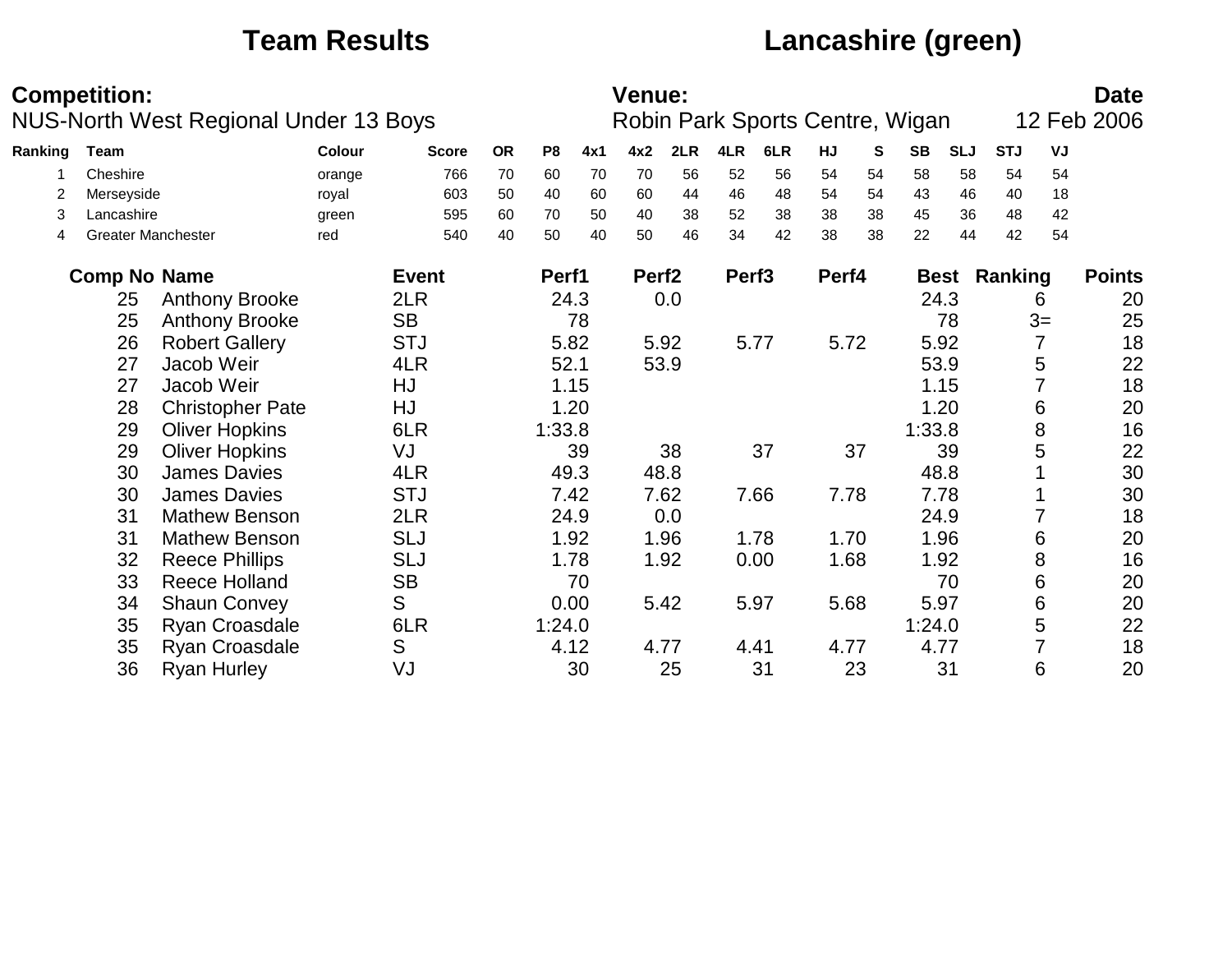## **Team Results Merseyside (royal)**

|         | <b>Competition:</b>       |                                              |        |              |           |                |      | <b>Venue:</b>     |      |                   |                                 |       |      |           |            |            |                | <b>Date</b>   |
|---------|---------------------------|----------------------------------------------|--------|--------------|-----------|----------------|------|-------------------|------|-------------------|---------------------------------|-------|------|-----------|------------|------------|----------------|---------------|
|         |                           | <b>NUS-North West Regional Under 13 Boys</b> |        |              |           |                |      |                   |      |                   | Robin Park Sports Centre, Wigan |       |      |           |            |            |                | 12 Feb 2006   |
| Ranking | <b>Team</b>               |                                              | Colour | <b>Score</b> | <b>OR</b> | P <sub>8</sub> | 4x1  | 4x2               | 2LR  | 4LR               | 6LR                             | HJ    | S    | <b>SB</b> | <b>SLJ</b> | <b>STJ</b> | VJ             |               |
|         | Cheshire                  |                                              | orange | 766          | 70        | 60             | 70   | 70                | 56   | 52                | 56                              | 54    | 54   | 58        | 58         | 54         | 54             |               |
|         | Merseyside                |                                              | royal  | 603          | 50        | 40             | 60   | 60                | 44   | 46                | 48                              | 54    | 54   | 43        | 46         | 40         | 18             |               |
| 3       | Lancashire                |                                              | green  | 595          | 60        | 70             | 50   | 40                | 38   | 52                | 38                              | 38    | 38   | 45        | 36         | 48         | 42             |               |
| 4       | <b>Greater Manchester</b> |                                              | red    | 540          | 40        | 50             | 40   | 50                | 46   | 34                | 42                              | 38    | 38   | 22        | 44         | 42         | 54             |               |
|         | <b>Comp No Name</b>       |                                              |        | <b>Event</b> |           | Perf1          |      | Perf <sub>2</sub> |      | Perf <sub>3</sub> |                                 | Perf4 |      |           | Best       | Ranking    |                | <b>Points</b> |
|         | 37                        | <b>Elliot Barron</b>                         |        | 2LR          |           |                | 25.0 |                   | 0.0  |                   |                                 |       |      |           | 25.0       |            | 8              | 16            |
|         | 37                        | <b>Elliot Barron</b>                         |        | <b>STJ</b>   |           |                | 5.50 |                   | 5.34 |                   | 5.52                            | 0.00  |      |           | 5.52       |            | 8              | 16            |
|         | 38                        | Drew Atherton                                |        | 4LR          |           |                | 52.7 |                   | 0.0  |                   |                                 |       |      | 52.7      |            |            | 6              | 20            |
|         | 38                        | Drew Atherton                                |        | HJ           |           |                | 1.30 |                   |      |                   |                                 |       | 1.30 |           |            |            | 2              | 28            |
|         | 39                        | Dan Hughes                                   |        | 6LR          |           | 1:19.4         |      |                   |      |                   |                                 |       |      | 1:19.4    |            |            | $\overline{2}$ | 28            |
|         | 39                        | Dan Hughes                                   |        | S            |           |                | 8.88 |                   | 8.82 |                   | 8.38                            | 0.00  |      |           | 8.88       |            | 3              | 26            |
|         | 40                        | Luke James                                   |        | HJ           |           |                | 1.30 |                   |      |                   |                                 |       |      |           | 1.30       |            | 3              | 26            |
|         | 41                        | <b>Jamie Francis</b>                         |        | 6LR          |           | 1:25.1         |      |                   |      |                   |                                 |       |      | 1:25.1    |            |            | 6              | 20            |
|         | 41                        | Jamie Francis                                |        | <b>SB</b>    |           |                | 78   |                   |      |                   |                                 |       |      |           | 78         |            | $3=$           | 25            |
|         | 42                        | <b>Josh Bowe</b>                             |        | <b>SLJ</b>   |           |                | 2.03 |                   | 2.00 |                   | 1.98                            | 2.00  |      |           | 2.03       |            | 5              | 22            |
|         | 43                        | Lewis Stevenson                              |        | <b>SB</b>    |           |                | 69   |                   |      |                   |                                 |       |      |           | 69         |            |                | 18            |
|         | 44                        | <b>Alex Mills</b>                            |        | 2LR          |           |                | 23.2 | 23.1              |      |                   |                                 |       |      | 23.1      |            |            | $\overline{2}$ | 28            |
|         | 44                        | <b>Alex Mills</b>                            |        | <b>SLJ</b>   |           |                | 2.12 |                   | 2.15 |                   | 2.12                            | 2.16  |      |           | 2.16       |            | 4              | 24            |
|         | 45                        | Ben Eggington                                |        | 4LR          |           | 51.1           |      | 51.1              |      |                   |                                 |       |      | 51.1      |            |            | 3              | 26            |
|         | 45                        | Ben Eggington                                |        | <b>STJ</b>   |           |                | 6.36 |                   | 5.84 |                   | 5.98                            | 6.18  |      |           | 6.36       |            | 4              | 24            |
|         | 46                        | Alex McKillop                                |        | VJ           |           |                | 27   |                   | 26   |                   | 28                              |       | 27   |           | 28         |            |                | 18            |
|         | 47                        | <b>Jack Allen</b>                            |        | S            |           |                | 8.67 |                   | 8.53 |                   | 9.26                            | 8.58  |      |           | 9.26       |            | $\overline{2}$ | 28            |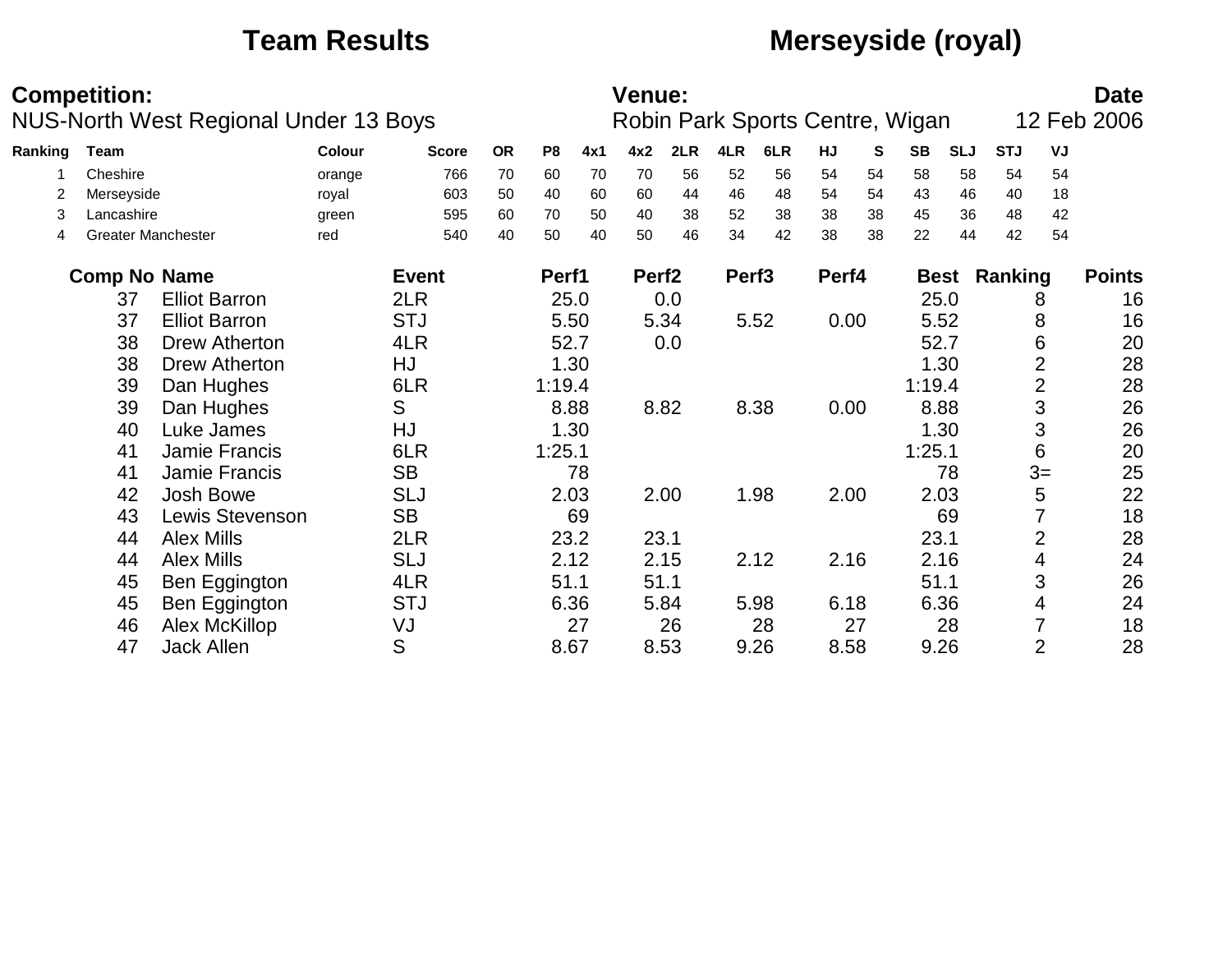### **Event Official Results Sheet Constracts Obstacle Relay**

| <b>Competition:</b> |    |                                       |        | <b>Venue:</b> |       | <b>Date</b>                     |               |             |
|---------------------|----|---------------------------------------|--------|---------------|-------|---------------------------------|---------------|-------------|
|                     |    | NUS-North West Regional Under 13 Boys |        |               |       | Robin Park Sports Centre, Wigan |               | 12 Feb 2006 |
| Ranking Code Team   |    |                                       | Colour | Heat          | Final | Performance                     | <b>Points</b> |             |
|                     | 01 | Cheshire                              | orange | 1:20.0        | 0.0   | 1:20.0                          | 70            |             |
|                     | 03 | Lancashire                            | green  | 1:22.2        | 0.0   | 1:22.2                          | 60            |             |
|                     | 04 | Merseyside                            | roval  | 1:23.2        | 0.0   | 1:23.2                          | 50            |             |
|                     | 02 | <b>Greater Manchester</b>             | red    | 1:26.4        | 0.0   | 1:26.4                          | 40            |             |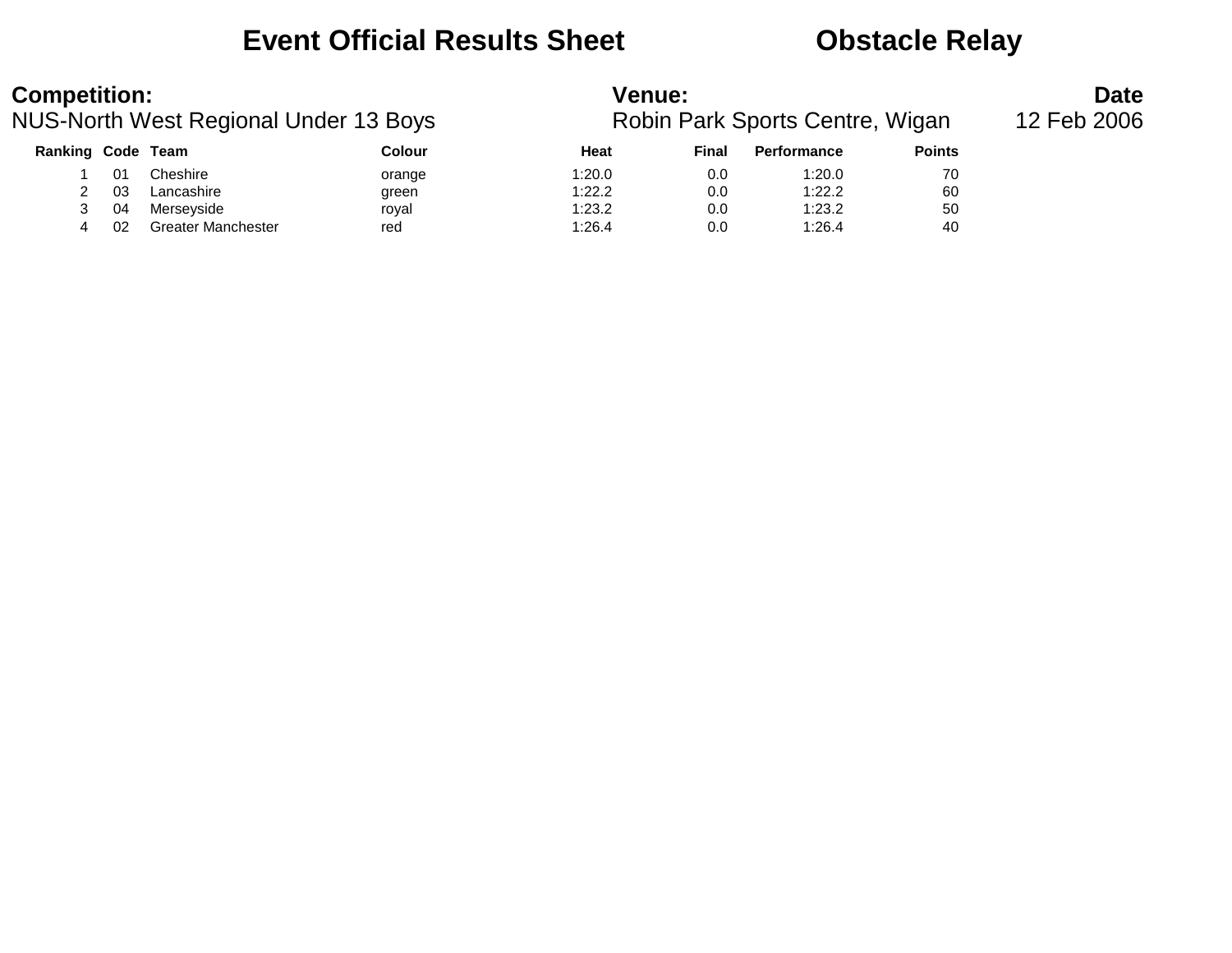### **Results Sheet 2 Lap Race**

### **Competition: Venue: Date**

|  | Robin Park Sports Centre, Wigar |  |
|--|---------------------------------|--|
|  |                                 |  |

|         | Ranking                   | Team                      |               | <b>Colour</b>     |                      | <b>Points</b> |             |               |
|---------|---------------------------|---------------------------|---------------|-------------------|----------------------|---------------|-------------|---------------|
|         |                           | Cheshire                  |               | orange            |                      | 56            |             |               |
| 2       |                           | <b>Greater Manchester</b> |               | red               |                      | 46            |             |               |
| 3       |                           | Merseyside                |               | royal             |                      | 44            |             |               |
| 4       |                           | Lancashire                |               | green             |                      | 38            |             |               |
| Ranking | Team                      |                           | <b>Colour</b> | <b>BibNo Name</b> |                      |               | <b>Best</b> | <b>Points</b> |
|         | Cheshire                  |                           | orange        |                   | 10 Aiden Stoakley    |               | 22.7        | 30            |
| 2       | Merseyside                |                           | royal         |                   | 44 Alex Mills        |               | 23.1        | 28            |
| 3       | Cheshire                  |                           | orange        |                   | 9 Adam Nichols       |               | 23.9        | 26            |
| 4       | <b>Greater Manchester</b> |                           | red           |                   | 14 Josh Boaler       |               | 24.2        | 24            |
| 5       | <b>Greater Manchester</b> |                           | red           |                   | 13 Daniel Hudson     |               | 23.6        | 22            |
| 6       | Lancashire                |                           | green         |                   | 25 Anthony Brooke    |               | 24.3        | 20            |
|         | Lancashire                |                           | green         | 31                | <b>Mathew Benson</b> |               | 24.9        | 18            |
| 8       | Merseyside                |                           | roval         |                   | 37 Elliot Barron     |               | 25.0        | 16            |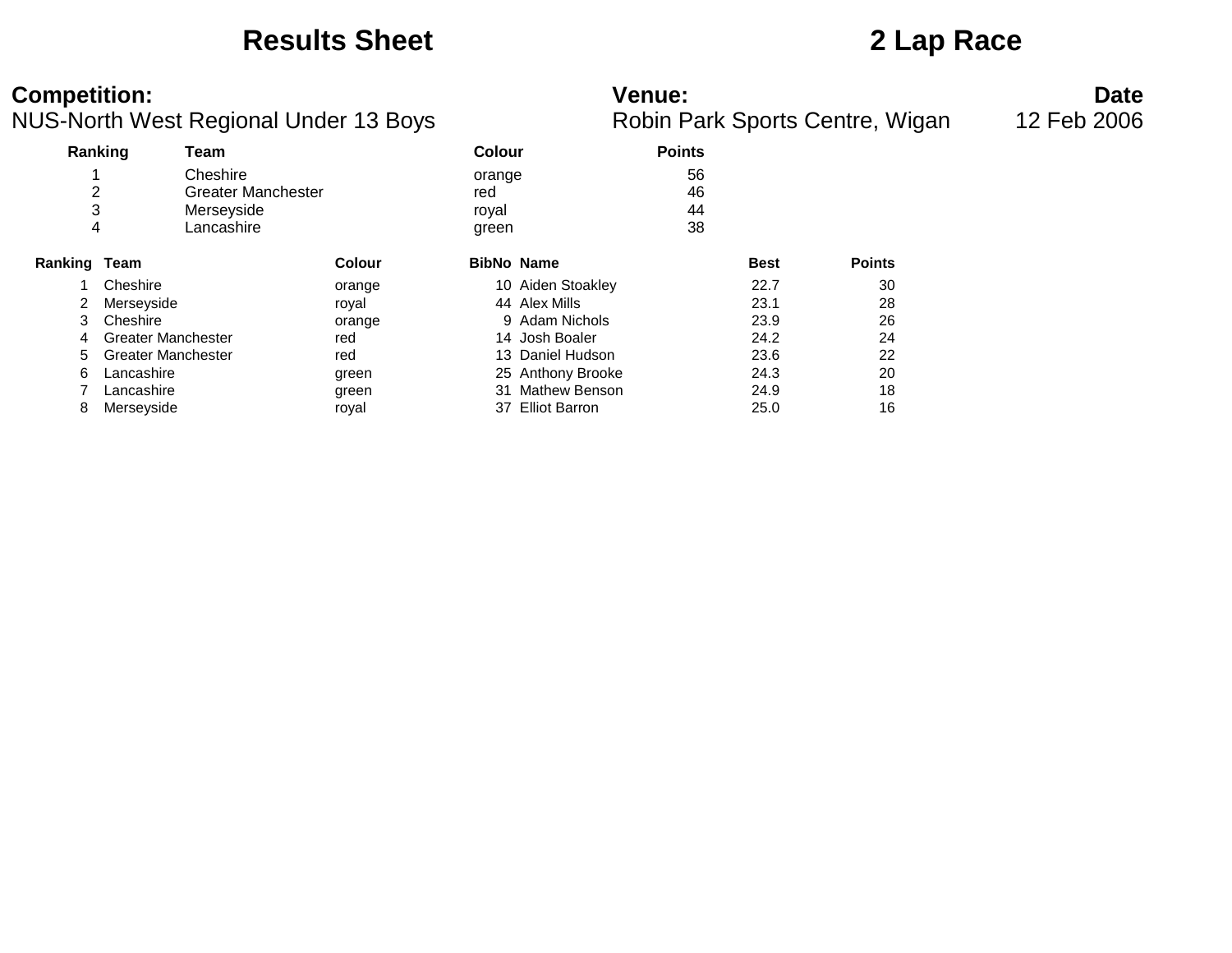### **Results Sheet 4 Lap Race**

### **Competition: Venue: Date**

|  | Robin Park Sports Centre, Wigar |  |
|--|---------------------------------|--|
|  |                                 |  |

|              | Ranking                   | Team                      |               | <b>Colour</b> |                   | <b>Points</b> |             |               |
|--------------|---------------------------|---------------------------|---------------|---------------|-------------------|---------------|-------------|---------------|
|              | $1 =$                     | Cheshire                  |               | orange        |                   | 52            |             |               |
|              | $1 =$                     | Lancashire                |               | green         |                   | 52            |             |               |
| 3            |                           | Merseyside                |               | royal         |                   | 46            |             |               |
|              | 4                         | <b>Greater Manchester</b> |               | red           |                   | 34            |             |               |
| Ranking Team |                           |                           | <b>Colour</b> |               | <b>BibNo Name</b> |               | <b>Best</b> | <b>Points</b> |
|              | Lancashire                |                           | green         |               | 30 James Davies   |               | 48.8        | 30            |
| 2.           | Cheshire                  |                           | orange        |               | 3 Mark Coman      |               | 49.3        | 28            |
| 3            | Merseyside                |                           | royal         |               | 45 Ben Eggington  |               | 51.1        | 26            |
| 4            | Cheshire                  |                           | orange        |               | 1 David Tomalin   |               | 51.5        | 24            |
| 5            | Lancashire                |                           | green         |               | 27 Jacob Weir     |               | 53.9        | 22            |
| 6            | Merseyside                |                           | royal         |               | 38 Drew Atherton  |               | 52.7        | 20            |
|              | <b>Greater Manchester</b> |                           | red           |               | 16 Jack Massey    |               | 53.7        | 18            |
| 8            | <b>Greater Manchester</b> |                           | red           |               | 15 Alan Woods     |               | 54.0        | 16            |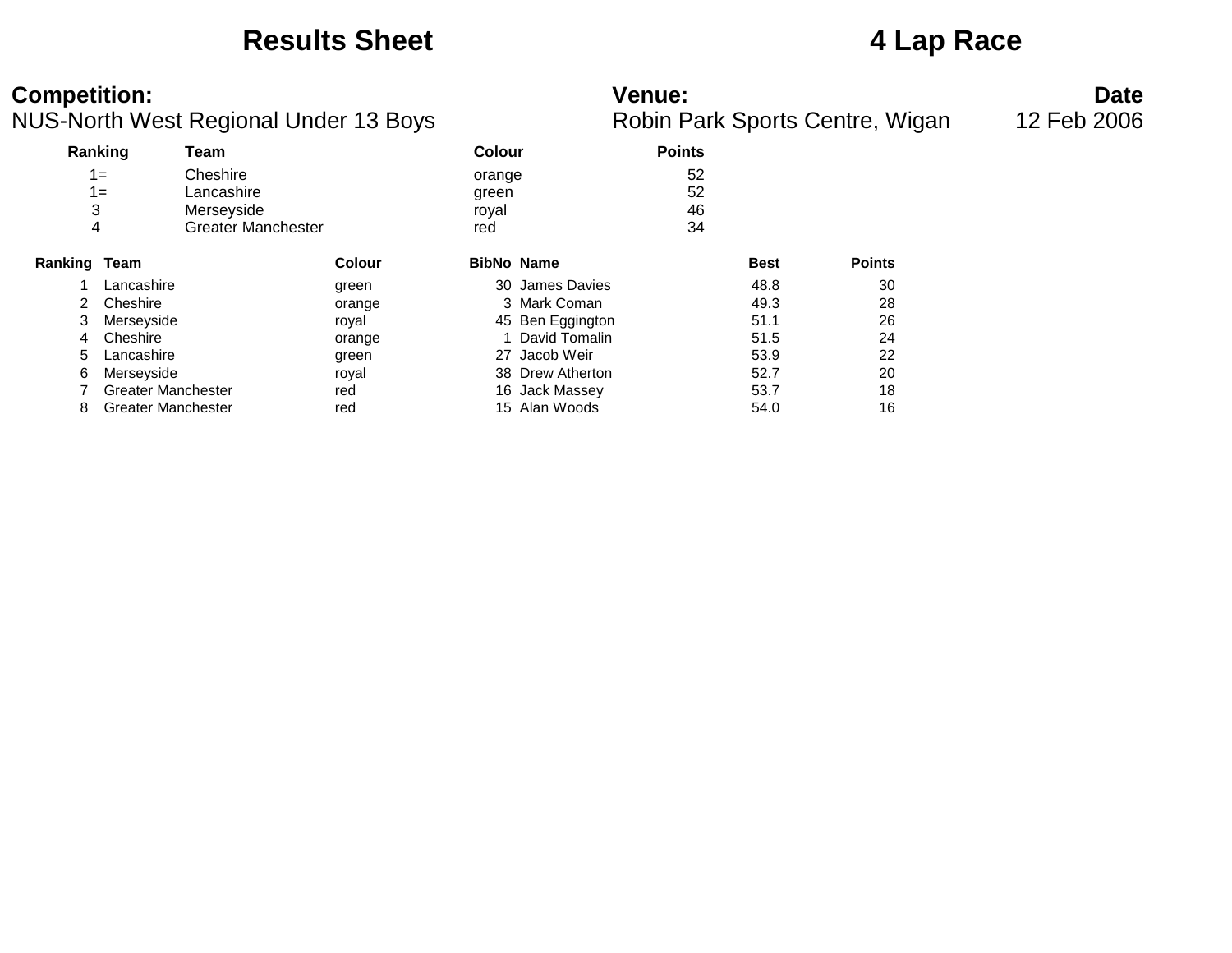### **Results Sheet 6 Lap Time Trial**

### **Competition: Venue: Date**

|  | Robin Park Sports Centre, Wigar |  |
|--|---------------------------------|--|
|  |                                 |  |

|              | Ranking<br>Team           |                           |               | Colour |                   | <b>Points</b> |             |               |
|--------------|---------------------------|---------------------------|---------------|--------|-------------------|---------------|-------------|---------------|
|              |                           | Cheshire                  |               | orange |                   | 56            |             |               |
| 2            |                           | Merseyside                |               | royal  |                   | 48            |             |               |
| 3            |                           | <b>Greater Manchester</b> |               | red    |                   | 42            |             |               |
|              | 4                         | Lancashire                |               | green  |                   | 38            |             |               |
| Ranking Team |                           |                           | <b>Colour</b> |        | <b>BibNo Name</b> |               | <b>Best</b> | <b>Points</b> |
|              | Cheshire                  |                           | orange        |        | 8 Lloyd Hilton    |               | 1:16.4      | 30            |
| 2            | Merseyside                |                           | royal         |        | 39 Dan Hughes     |               | 1:19.4      | 28            |
| 3            | Cheshire                  |                           | orange        |        | 4 Callum Murray   |               | 1:21.4      | 26            |
| 4            | <b>Greater Manchester</b> |                           | red           |        | 24 Danny Smyth    |               | 1:21.5      | 24            |
| 5            | Lancashire                |                           | green         |        | 35 Ryan Croasdale |               | 1:24.0      | 22            |
| 6            | Merseyside                |                           | royal         |        | 41 Jamie Francis  |               | 1:25.1      | 20            |
|              | <b>Greater Manchester</b> |                           | red           |        | 18 Joshua Sabery  |               | 1:30.9      | 18            |
| 8            | Lancashire                |                           | green         |        | 29 Oliver Hopkins |               | 1:33.8      | 16            |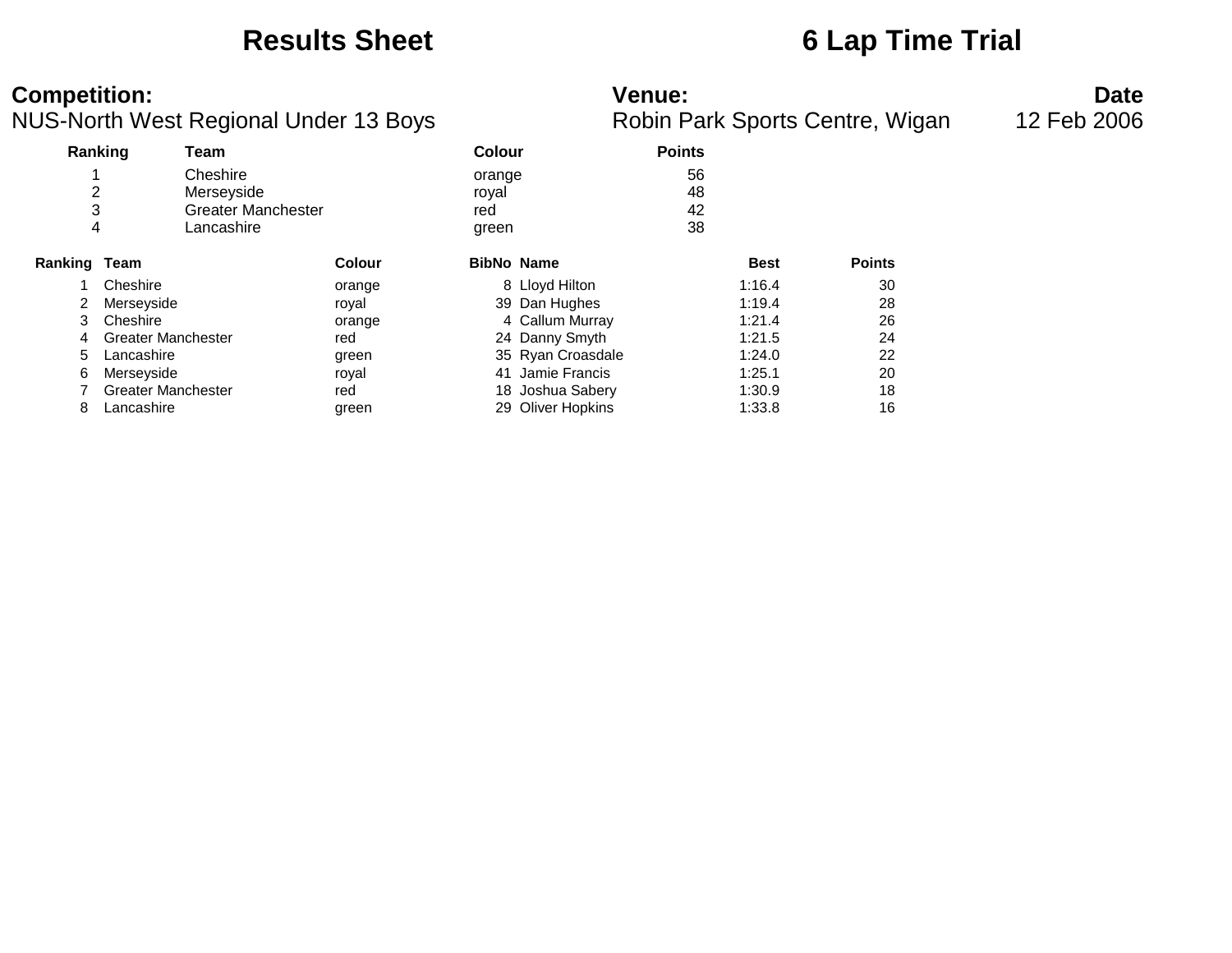### **Event Official Results Sheet 8 Lap Paarlauf**

| <b>Competition:</b> |    |                                       |        | Venue:                          |             | <b>Date</b>        |               |  |
|---------------------|----|---------------------------------------|--------|---------------------------------|-------------|--------------------|---------------|--|
|                     |    | NUS-North West Regional Under 13 Boys |        | Robin Park Sports Centre, Wigan | 12 Feb 2006 |                    |               |  |
| Ranking Code Team   |    |                                       | Colour | Heat                            | Final       | <b>Performance</b> | <b>Points</b> |  |
|                     | 03 | Lancashire                            | green  | 1:38.9                          | 0.0         | 1:38.9             | 70            |  |
|                     | 01 | Cheshire                              | orange | 1:40.4                          | 0.0         | 1:40.4             | 60            |  |
|                     | 02 | Greater Manchester                    | red    | 1:46.4                          | 0.0         | 1:46.4             | 50            |  |
| 4                   | 04 | Merseyside                            | royal  | 1:49.4                          | 0.0         | 1:49.4             | 40            |  |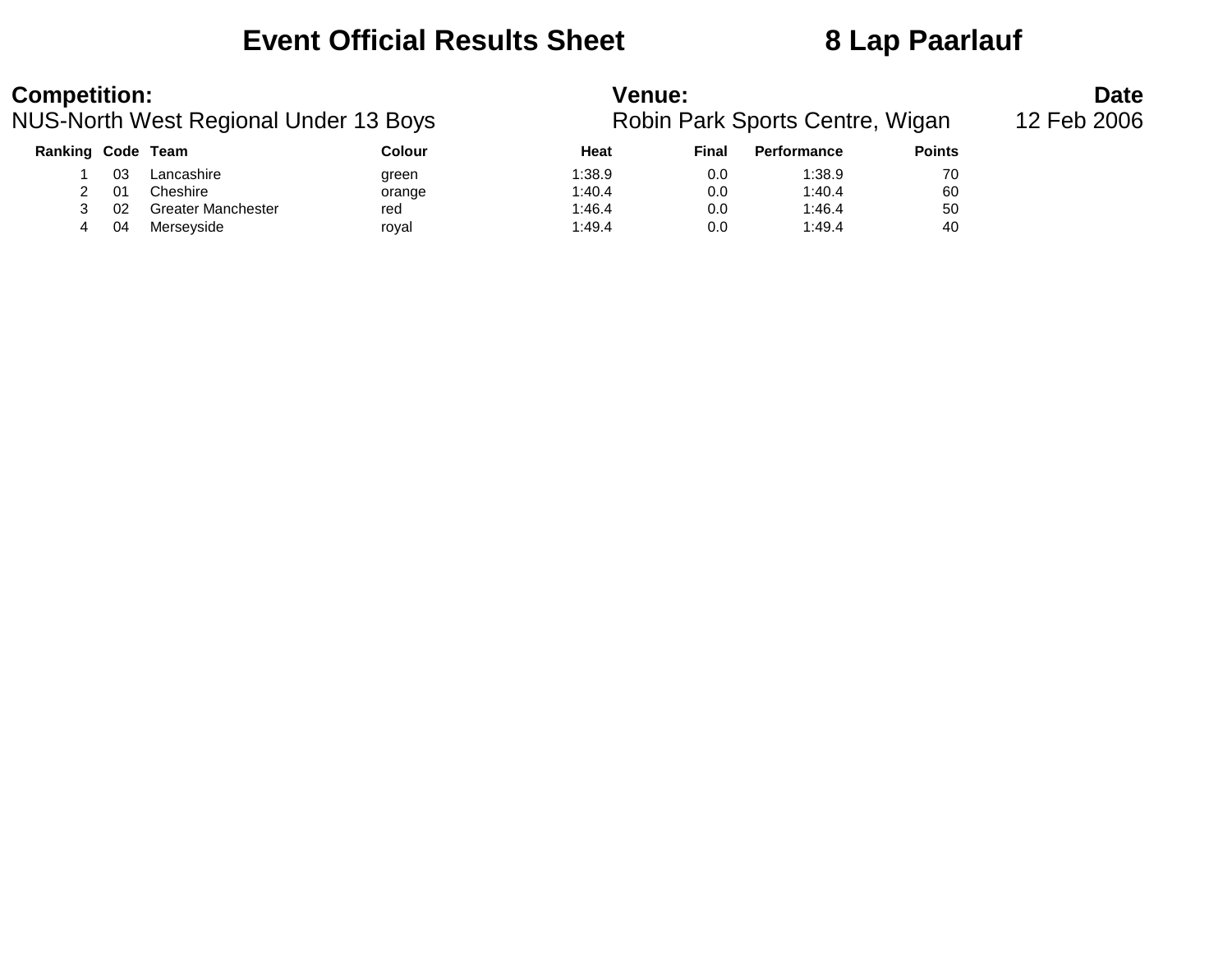### **Event Official Results Sheet 4 x 1 Lap Relay**

| <b>Competition:</b>                          |    |                           |        | <b>Venue:</b>                   | <b>Date</b><br>12 Feb 2006 |                    |               |  |
|----------------------------------------------|----|---------------------------|--------|---------------------------------|----------------------------|--------------------|---------------|--|
| <b>NUS-North West Regional Under 13 Boys</b> |    |                           |        | Robin Park Sports Centre, Wigan |                            |                    |               |  |
| Ranking Code Team                            |    |                           | Colour | Heat                            | Final                      | <b>Performance</b> | <b>Points</b> |  |
|                                              | 01 | Cheshire                  | orange | 48.0                            | 0.0                        | 48.0               | 70            |  |
|                                              | 04 | Merseyside                | royal  | 50.3                            | 0.0                        | 50.3               | 60            |  |
| 3                                            | 03 | Lancashire                | green  | 50.4                            | 0.0                        | 50.4               | 50            |  |
|                                              | 02 | <b>Greater Manchester</b> | red    | 51.6                            | 0.0                        | 51.6               | 40            |  |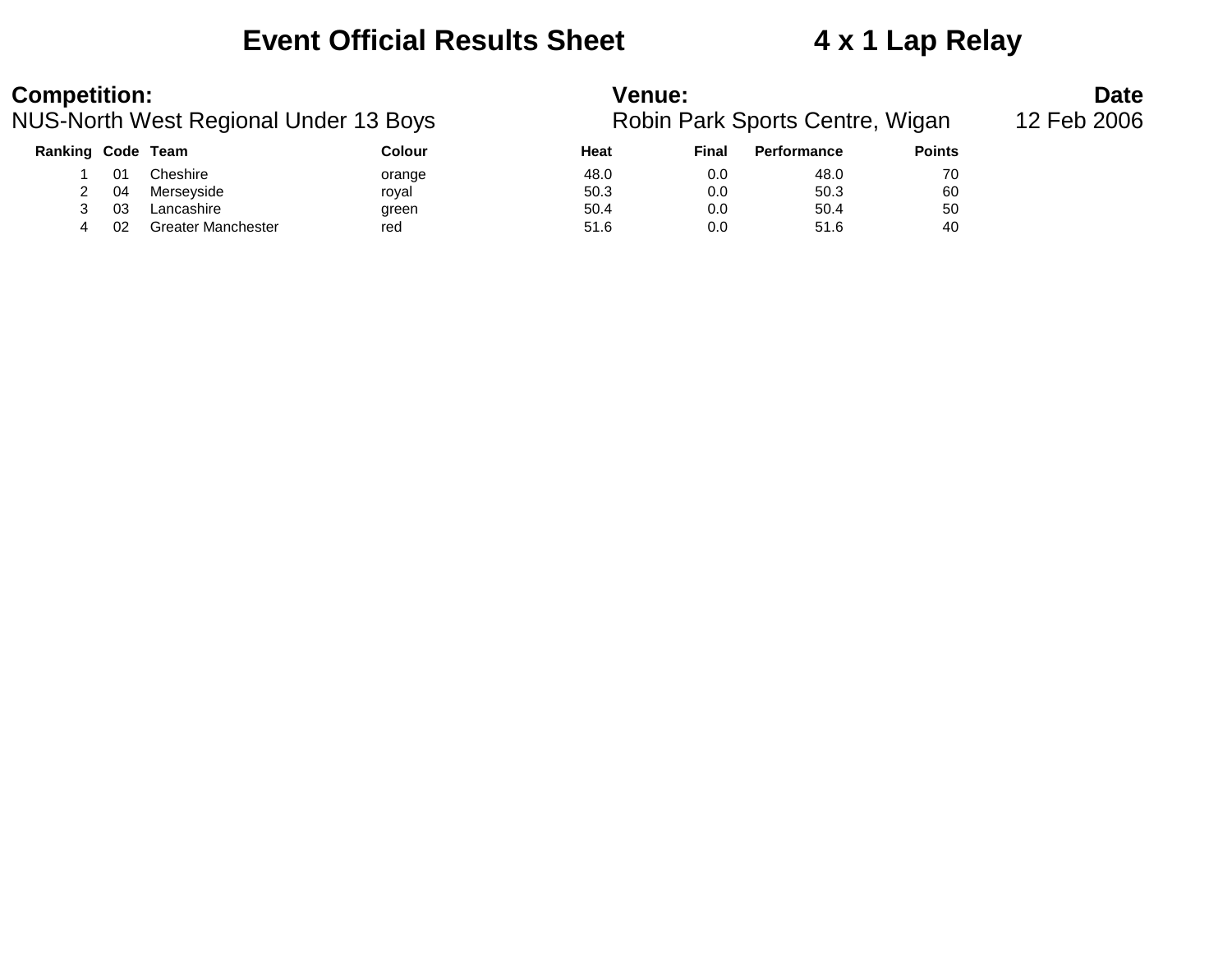### **Event Official Results Sheet 4 x 2 Lap Relay**

| <b>Competition:</b>      |    |                                       |        | <b>Venue:</b>                   |             | <b>Date</b>        |               |  |
|--------------------------|----|---------------------------------------|--------|---------------------------------|-------------|--------------------|---------------|--|
|                          |    | NUS-North West Regional Under 13 Boys |        | Robin Park Sports Centre, Wigan | 12 Feb 2006 |                    |               |  |
| <b>Ranking Code Team</b> |    |                                       | Colour | Heat                            | Final       | <b>Performance</b> | <b>Points</b> |  |
|                          |    | Cheshire                              | orange | 1:32.9                          | 0.0         | 1:32.9             | 70            |  |
|                          | 04 | Merseyside                            | roval  | 1:35.6                          | 0.0         | 1:35.6             | 60            |  |
|                          | 02 | <b>Greater Manchester</b>             | red    | 1:36.8                          | 0.0         | 1:36.8             | 50            |  |
| 4                        | 03 | Lancashire                            | green  | 1:39.7                          | 0.0         | 1:39.7             | 40            |  |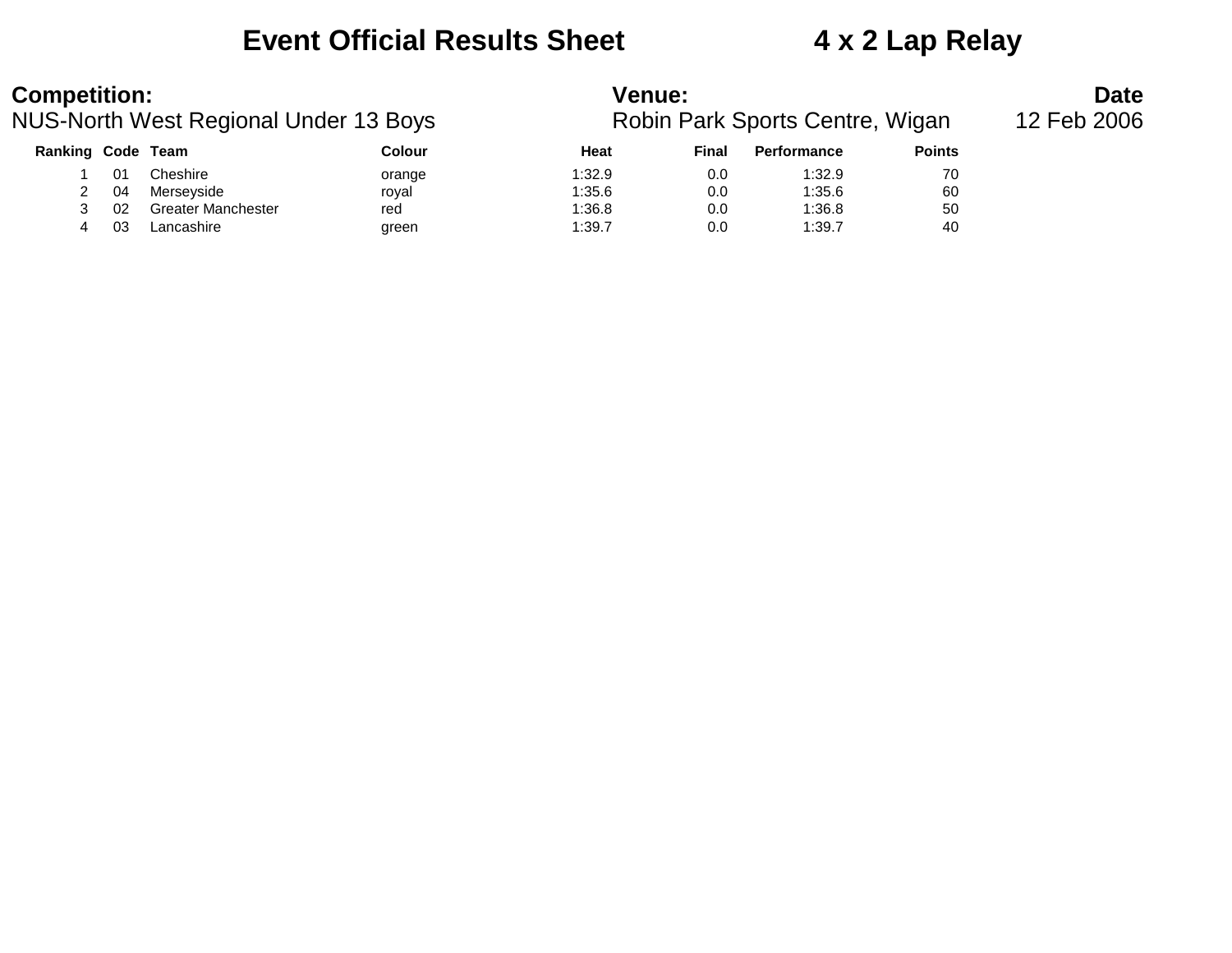### Results Sheet **High Jump**

### **Competition: Venue: Date**

|  | Robin Park Sports Centre, Wigar |  |
|--|---------------------------------|--|
|  |                                 |  |

| Ranking      |                           | Team                      |               |                   | <b>Colour</b>       |    |             |               |
|--------------|---------------------------|---------------------------|---------------|-------------------|---------------------|----|-------------|---------------|
|              | $1 =$                     | Cheshire                  |               | orange            |                     | 54 |             |               |
|              | $1 =$                     | Merseyside                |               | royal             |                     | 54 |             |               |
|              | $3=$                      | <b>Greater Manchester</b> |               | red               |                     | 38 |             |               |
|              | $3=$                      | Lancashire                |               | green             |                     | 38 |             |               |
| Ranking Team |                           |                           | <b>Colour</b> | <b>BibNo Name</b> |                     |    | <b>Best</b> | <b>Points</b> |
|              | Cheshire                  |                           | orange        |                   | 7 Josh Edgar        |    | 1.40        | 30            |
|              | Merseyside                |                           | royal         |                   | 38 Drew Atherton    |    | 1.30        | 28            |
| 3            | Merseyside                |                           | royal         |                   | 40 Luke James       |    | 1.30        | 26            |
| 4            | Cheshire                  |                           | orange        |                   | 4 Callum Murray     |    | 1.25        | 24            |
| 5            | <b>Greater Manchester</b> |                           | red           |                   | 24 Danny Smyth      |    | 1.20        | 22            |
| 6            | Lancashire                |                           | green         |                   | 28 Christopher Pate |    | 1.20        | 20            |
|              | Lancashire                |                           | green         | 27                | Jacob Weir          |    | 1.15        | 18            |
| 8            | <b>Greater Manchester</b> |                           | red           |                   | 17 Sean Smyth       |    | 1.10        | 16            |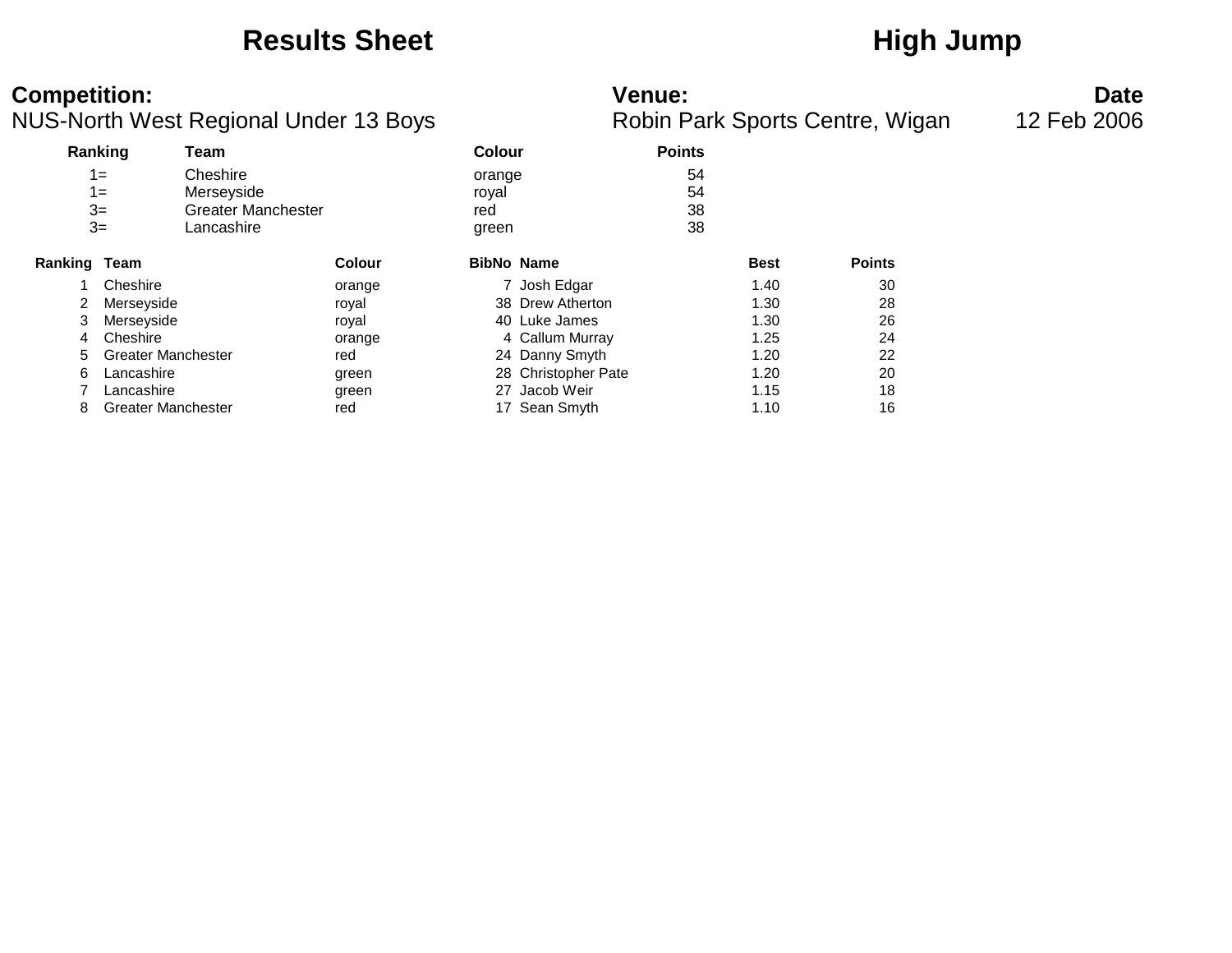### **Results Sheet Shot**

| <b>Competition:</b><br>NUS-North West Regional Under 13 Boys |                           |                                                     |               | <b>Venue:</b><br>Robin Park Sports Centre, Wigan |                   |                |             |               | <b>Date</b><br>12 Feb 2006 |
|--------------------------------------------------------------|---------------------------|-----------------------------------------------------|---------------|--------------------------------------------------|-------------------|----------------|-------------|---------------|----------------------------|
|                                                              | Ranking                   | Team                                                |               | <b>Colour</b>                                    |                   | <b>Points</b>  |             |               |                            |
|                                                              | $1 =$<br>$1 =$<br>$3=$    | Cheshire<br>Merseyside<br><b>Greater Manchester</b> |               | orange<br>royal                                  |                   | 54<br>54<br>38 |             |               |                            |
|                                                              | $3=$                      | Lancashire                                          |               | red<br>green                                     |                   | 38             |             |               |                            |
| Ranking Team                                                 |                           |                                                     | <b>Colour</b> |                                                  | <b>BibNo Name</b> |                | <b>Best</b> | <b>Points</b> |                            |
|                                                              | Cheshire                  |                                                     | orange        |                                                  | 8 Lloyd Hilton    |                | 9.43        | 30            |                            |
|                                                              | Merseyside                |                                                     | royal         |                                                  | 47 Jack Allen     |                | 9.26        | 28            |                            |
|                                                              | Merseyside                |                                                     | royal         |                                                  | 39 Dan Hughes     |                | 8.88        | 26            |                            |
| 4                                                            | Cheshire                  |                                                     | orange        |                                                  | 3 Mark Coman      |                | 7.77        | 24            |                            |
| 5.                                                           | <b>Greater Manchester</b> |                                                     | red           |                                                  | 21 Jack Vickery   |                | 6.57        | 22            |                            |
| 6                                                            | Lancashire                |                                                     | green         |                                                  | 34 Shaun Convey   |                | 5.97        | 20            |                            |
|                                                              | Lancashire                |                                                     | green         |                                                  | 35 Ryan Croasdale |                | 4.77        | 18            |                            |
| 8                                                            | <b>Greater Manchester</b> |                                                     | red           |                                                  | 23 Ben Chambers   |                | 4.58        | 16            |                            |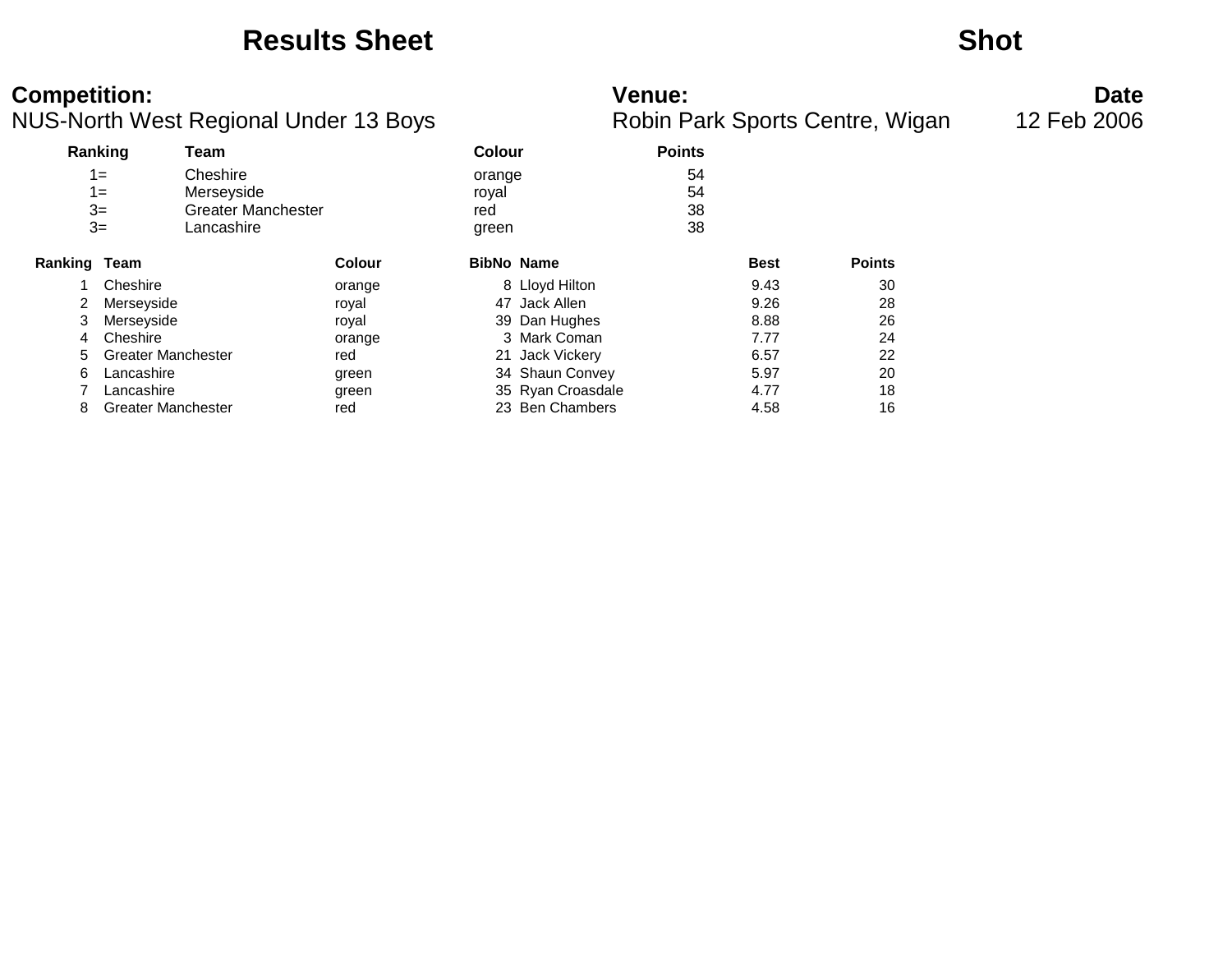### **Results Sheet Speed Bounce**

### **Competition: Venue: Date**

|              |                           | ັ                         |                   |                    |               |              |               |
|--------------|---------------------------|---------------------------|-------------------|--------------------|---------------|--------------|---------------|
|              | Ranking<br>Team           |                           | <b>Colour</b>     |                    | <b>Points</b> |              |               |
|              | Cheshire                  |                           | orange            |                    | 58            |              |               |
| 2            |                           | Lancashire                | green             |                    | 45            |              |               |
| 3            |                           | Merseyside                | royal             |                    | 43            |              |               |
| 4            |                           | <b>Greater Manchester</b> | red               |                    | 22            |              |               |
| Ranking Team |                           | <b>Colour</b>             | <b>BibNo Name</b> |                    |               | <b>Total</b> | <b>Points</b> |
|              | Cheshire                  | orange                    |                   | 10 Aiden Stoakley  |               | 81           | 30            |
| 2            | Cheshire                  | orange                    |                   | 2 Andrew Wheelton  |               | 80           | 28            |
| $3=$         | Lancashire                | green                     |                   | 25 Anthony Brooke  |               | 78           | 25            |
| 3=           | Merseyside                | royal                     |                   | 41 Jamie Francis   |               | 78           | 25            |
| 5            | <b>Greater Manchester</b> | red                       |                   | 14 Josh Boaler     |               | 77           | 22            |
| 6            | Lancashire                | green                     |                   | 33 Reece Holland   |               | 70           | 20            |
|              | Merseyside                | royal                     |                   | 43 Lewis Stevenson |               | 69           | 18            |
|              | <b>Greater Manchester</b> | red                       |                   | 13 Daniel Hudson   |               | 0            | 0             |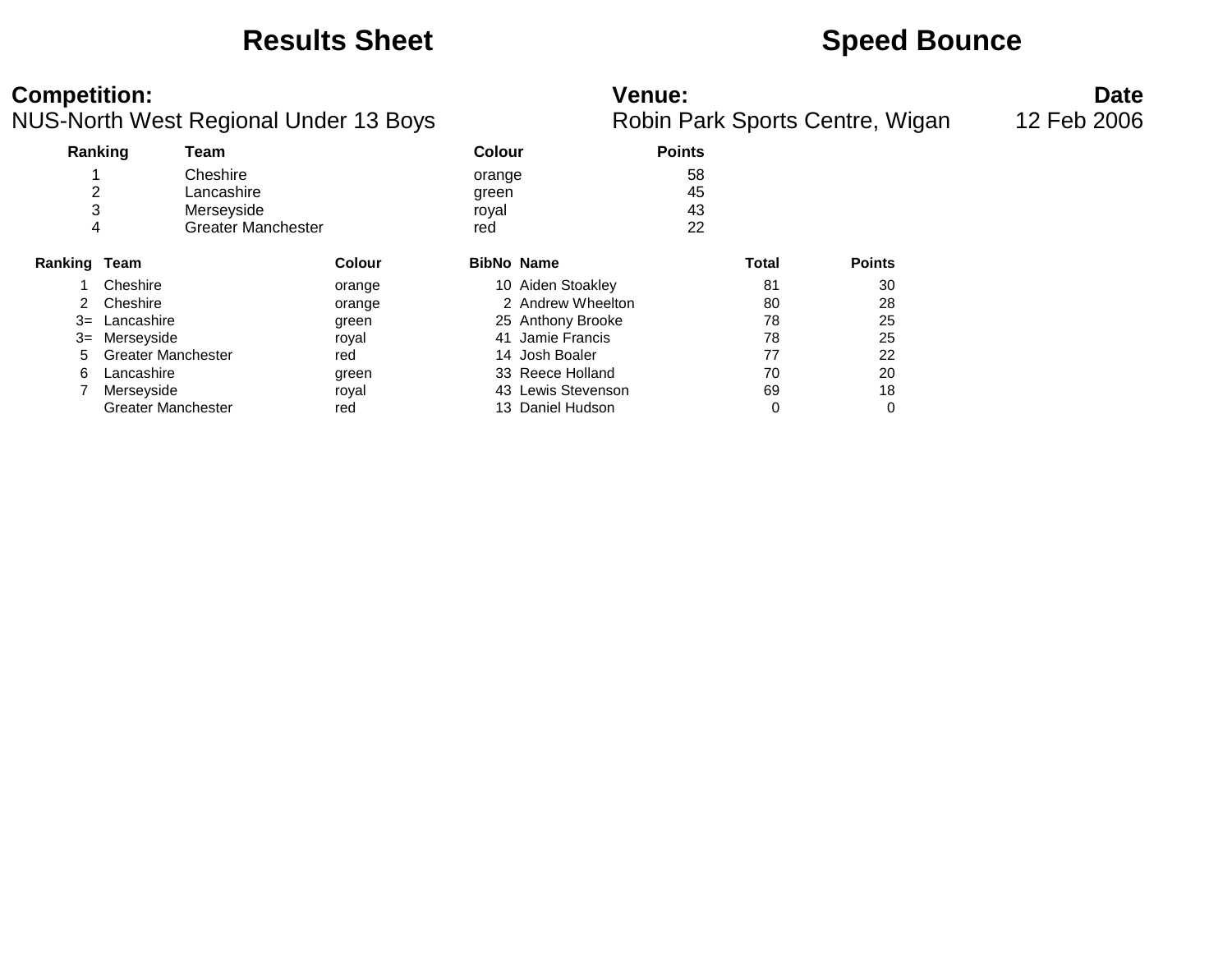### **Results Sheet Standing Long Jump**

### **Competition: Venue: Date**

| Ranking<br>Team           |               | Colour                                                            |         | <b>Points</b>                                                                                                                                                                       |             |               |
|---------------------------|---------------|-------------------------------------------------------------------|---------|-------------------------------------------------------------------------------------------------------------------------------------------------------------------------------------|-------------|---------------|
|                           |               |                                                                   |         | 58                                                                                                                                                                                  |             |               |
| 2                         |               | royal                                                             |         | 46                                                                                                                                                                                  |             |               |
| 3                         |               | red                                                               |         | 44                                                                                                                                                                                  |             |               |
| 4                         |               |                                                                   |         | 36                                                                                                                                                                                  |             |               |
| <b>Ranking Team</b>       | <b>Colour</b> |                                                                   |         |                                                                                                                                                                                     | <b>Best</b> | <b>Points</b> |
| Cheshire                  | orange        |                                                                   |         |                                                                                                                                                                                     | 2.25        | 30            |
| Cheshire                  | orange        |                                                                   |         |                                                                                                                                                                                     | 2.23        | 28            |
| <b>Greater Manchester</b> | red           |                                                                   |         |                                                                                                                                                                                     | 2.20        | 26            |
| Merseyside                | royal         |                                                                   |         |                                                                                                                                                                                     | 2.16        | 24            |
| Merseyside                | royal         |                                                                   |         |                                                                                                                                                                                     | 2.03        | 22            |
| Lancashire                | green         |                                                                   |         |                                                                                                                                                                                     | 1.96        | 20            |
| <b>Greater Manchester</b> | red           |                                                                   |         |                                                                                                                                                                                     | 1.96        | 18            |
| Lancashire                | green         |                                                                   |         |                                                                                                                                                                                     | 1.92        | 16            |
|                           |               | Cheshire<br>Merseyside<br><b>Greater Manchester</b><br>Lancashire | $\cdot$ | orange<br>green<br><b>BibNo Name</b><br>5 Nathan Dawson<br>11 Tom Booth<br>19 Ben Massey<br>44 Alex Mills<br>42 Josh Bowe<br>31 Mathew Benson<br>15 Alan Woods<br>32 Reece Phillips |             |               |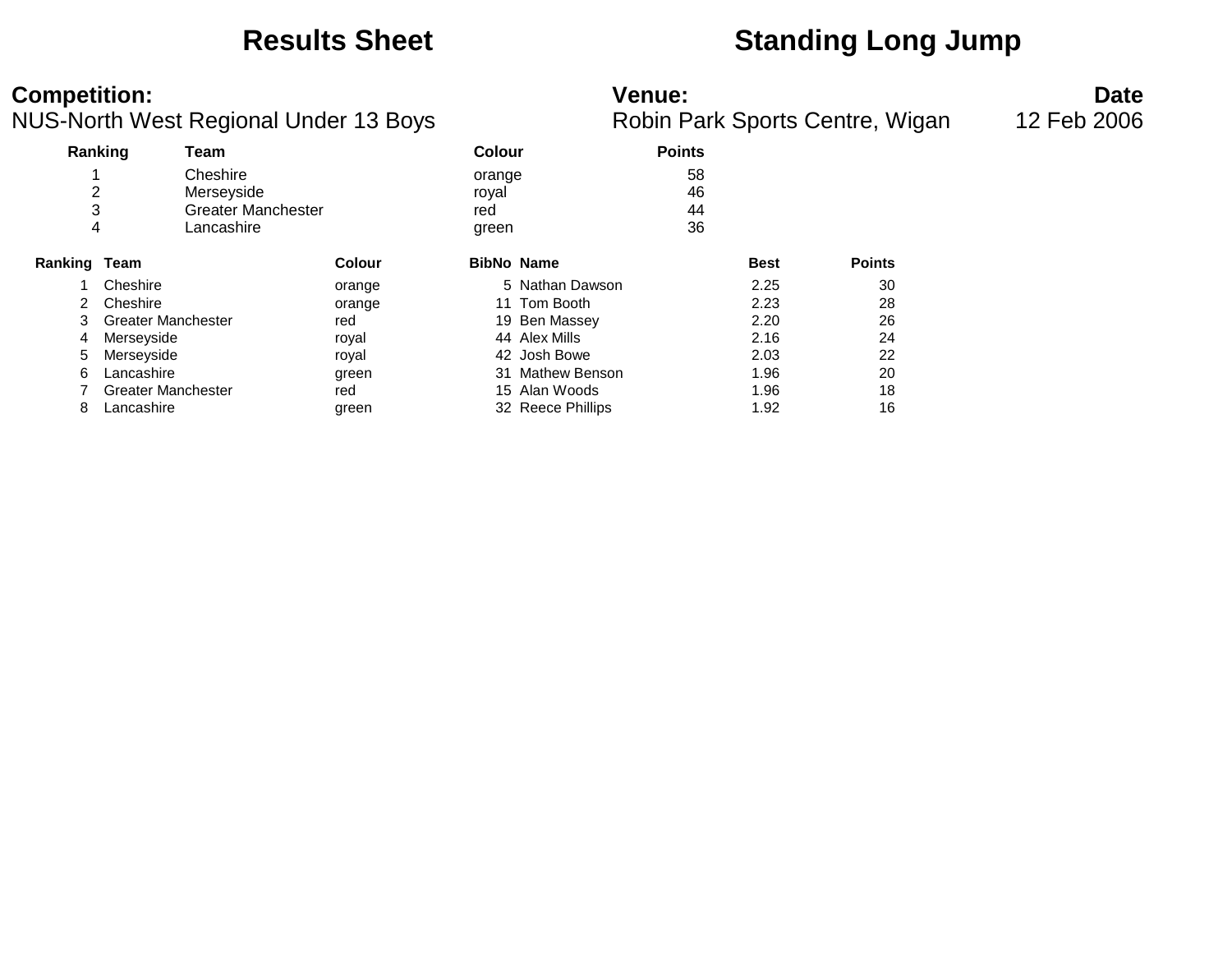### **Results Sheet Standing Triple Jump**

### **Competition: Venue: Date**

|                     |                           |                           |               |               | $\cdots$ and $\cdots$<br>. |               |             |               |  |  |
|---------------------|---------------------------|---------------------------|---------------|---------------|----------------------------|---------------|-------------|---------------|--|--|
|                     | Ranking                   | Team                      |               | <b>Colour</b> |                            | <b>Points</b> |             |               |  |  |
|                     |                           | Cheshire                  |               | orange        |                            | 54            |             |               |  |  |
| 2                   |                           | Lancashire                |               | green         |                            | 48            |             |               |  |  |
| 3                   |                           | <b>Greater Manchester</b> |               | red           |                            | 42            |             |               |  |  |
| 4                   |                           | Merseyside                |               | royal         |                            | 40            |             |               |  |  |
| <b>Ranking Team</b> |                           |                           | <b>Colour</b> |               | <b>BibNo Name</b>          |               | <b>Best</b> | <b>Points</b> |  |  |
|                     | Lancashire                |                           | green         |               | 30 James Davies            |               | 7.78        | 30            |  |  |
| 2                   | Cheshire                  |                           | orange        |               | 6 Joe Hills                |               | 6.72        | 28            |  |  |
| 3                   | Cheshire                  |                           | orange        |               | 1 David Tomalin            |               | 6.42        | 26            |  |  |
| 4                   | Merseyside                |                           | royal         |               | 45 Ben Eggington           |               | 6.36        | 24            |  |  |
| 5                   | <b>Greater Manchester</b> |                           | red           |               | 20 Joe Shaw                |               | 6.16        | 22            |  |  |
| 6                   | <b>Greater Manchester</b> |                           | red           |               | 22 Connor Franks           |               | 6.02        | 20            |  |  |
|                     | Lancashire                |                           | green         |               | 26 Robert Gallery          |               | 5.92        | 18            |  |  |
| 8                   | Merseyside                |                           | royal         |               | 37 Elliot Barron           |               | 5.52        | 16            |  |  |
|                     |                           |                           |               |               |                            |               |             |               |  |  |